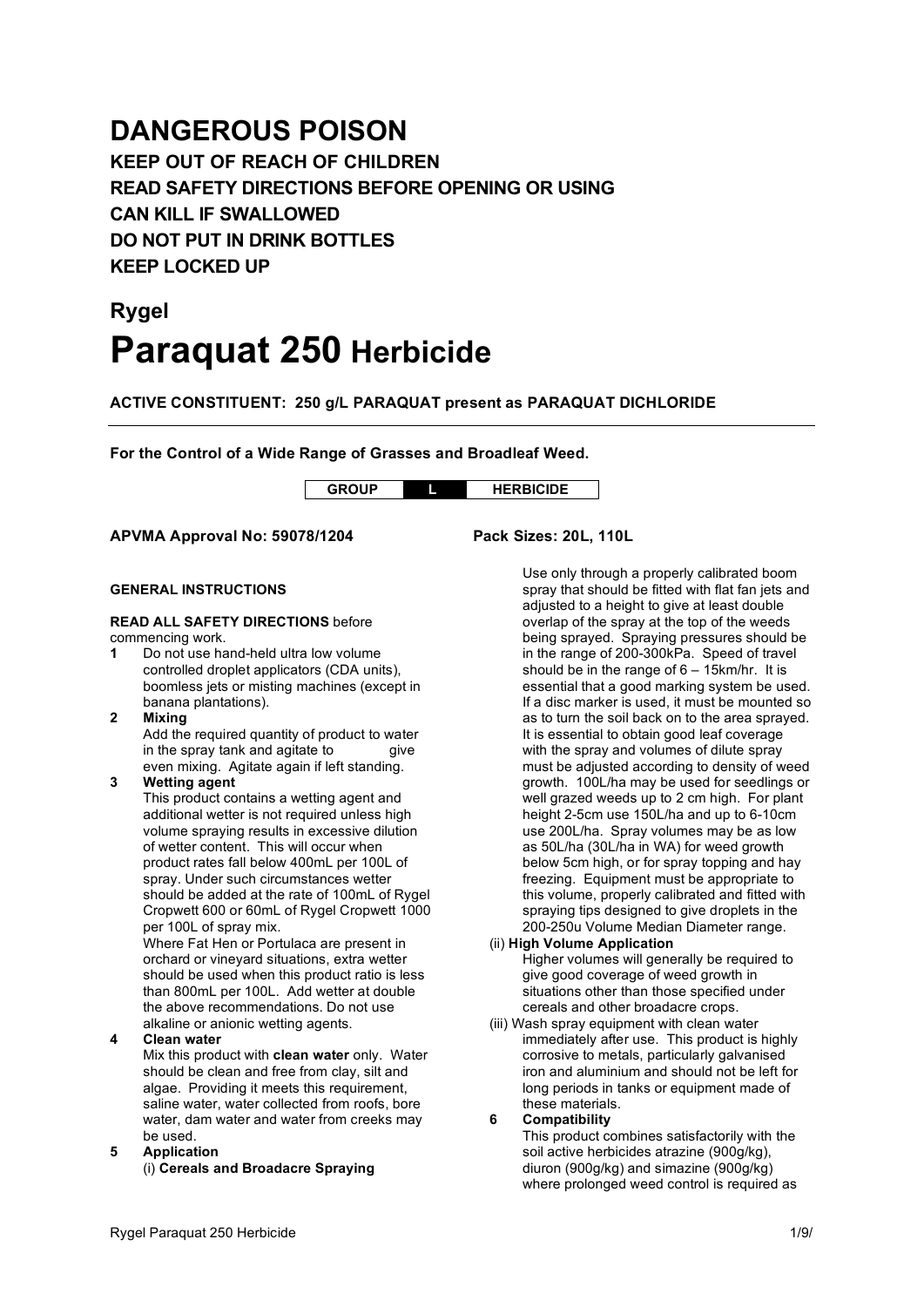well as a quick knockdown. This product is compatible with Rygel Cropwett 600, Rygel Cropwett 1000, diquat, dicamba, dicamba + MCPA, MCPA Amine (no more than 1L per 800mL Rygel Paraquat 250 Herbicide), chlorsulfuron, tri-allate and Rygel Trifluralin 480 Selective Herbicide.

**7 Spraying conditions** Avoid spraying plants under stress from waterlogging, frost, drought etc. or covered with dust and soil. Results will be better if application is made in dull weather or at the end of the day. Light rain following spraying will not affect results. Avoid drift into neighbouring crops.

#### **RESISTANT WEEDS WARNING**

Rygel Paraquat 250 Herbicide is a member of the bipyridyl group of herbicides. Paraquat 250 has the inhibitor of photosynthesis at Photosystem I mode of action. For weed resistance management Paraquat 250 is a Group L herbicide. Some naturally occurring weed biotypes resistant to Paraquat 250 and other Group L herbicides may exist through normal genetic variability in any weed population. The resistant individuals can eventually dominate the weed population if these herbicides are used repeatedly. These resistant weeds will not be controlled by Paraquat 250 or other Group L herbicides.

Since the occurrence of resistant weeds is difficult to detect prior to use, Rygel Australia Pty Ltd accepts no liability for any losses that may result from the failure of Paraquat 250 to control resistant weeds.

This product kills annual grasses and most annual broadleaf weeds (excluding capeweed) in specified situations and should not be used for any other purpose. Quickly kills green plant tissue on contact. Is immediately inactivated in the soil or heavy dew. The principle of selective weed control with this product is that annual weeds are killed but perennial plants and clovers recover after an initial scorch. The control of annual weeds by spraying with this product will allow the desirable perennial species to thicken up at the expense of the weeds. Moisture and fertility should not be limiting at spraying and the proportion of desirable species must be great enough for them to fill in the areas previously occupied by weeds. Long-term weed control can be obtained following the quick knockdown given by this product if it is combined with soil residual chemicals.

#### **PROTECTION OF CROPS, NATIVE AND OTHER NON-TARGET PLANTS**

DO NOT apply under weather conditions or from spraying equipment that may cause spray to drift onto susceptible plants/crops, cropping lands or pastures. This formulation should not be applied on or near water that is used for irrigation purposes.

#### **PROTECTION OF WILDLIFE, FISH, CRUSTACEANS AND ENVIRONMENT**

DO NOT contaminate streams, rivers or waterways with the chemical or used container. This formulation should not be applied on or near water, which is used for human consumption, livestock watering or irrigation purposes, or water used for commercial or recreational fishing.

DO NOT allow domestic pets or poultry to enter treated areas. DO NOT repack.

For ground application only – DO NOT apply this formulation through aircraft, misting machines (except in banana plantations) or hand-held ultra low volume controlled droplet applicators (CDA units).

#### **STORAGE AND DISPOSAL**

#### **(5, 20 AND 200L ONLY)**

Store in the closed, original container in a dry, cool, well-ventilated locked room or place away from children, animals, food, feedstuffs, seed and fertilisers. DO NOT store for prolonged periods in direct sunlight.

Triple or (preferably) pressure rinse containers before disposal. Add rinsings to spray tank. DO NOT dispose of undiluted chemicals on-site. If recycling, replace cap and return clean containers to recycler or designated collection point. If not recycling, break, crush, or puncture and bury empty containers in a local authority landfill. If no landfill is available bury the containers below 500 mm in a disposal pit specifically marked and set up for this purpose clear of waterways, desirable vegetation and tree roots. Empty containers and product should not be burnt.

#### **For Refillable Containers (100 and 110L)**

Store in the closed, original container in a dry, cool, well-ventilated locked room or place away from children, animals, food, feedstuffs, seed and fertilisers. DO NOT store for prolonged periods in direct sunlight. Empty contents fully into application equipment. Close all valves and return to point of supply for refill or storage.

#### **SAFETY DIRECTIONS GENERAL**

- Very dangerous, particularly the concentrate.
- Product is poisonous if swallowed.
- Will irritate the nose, throat and skin.
- Attacks the eyes, protect the eyes while using.
- Avoid contact with the eyes, skin and clothing.

#### **WHEN MIXING AND USING**

- When opening the container and preparing product for use wear elbow-length PVC gloves and face shield or goggles.
- If product on skin, immediately wash area with soap and water.
- If clothing becomes contaminated with product remove clothing immediately.
- If product in eyes, wash it out immediately with water. Avoid contact with spray mist. DO NOT inhale spray mist.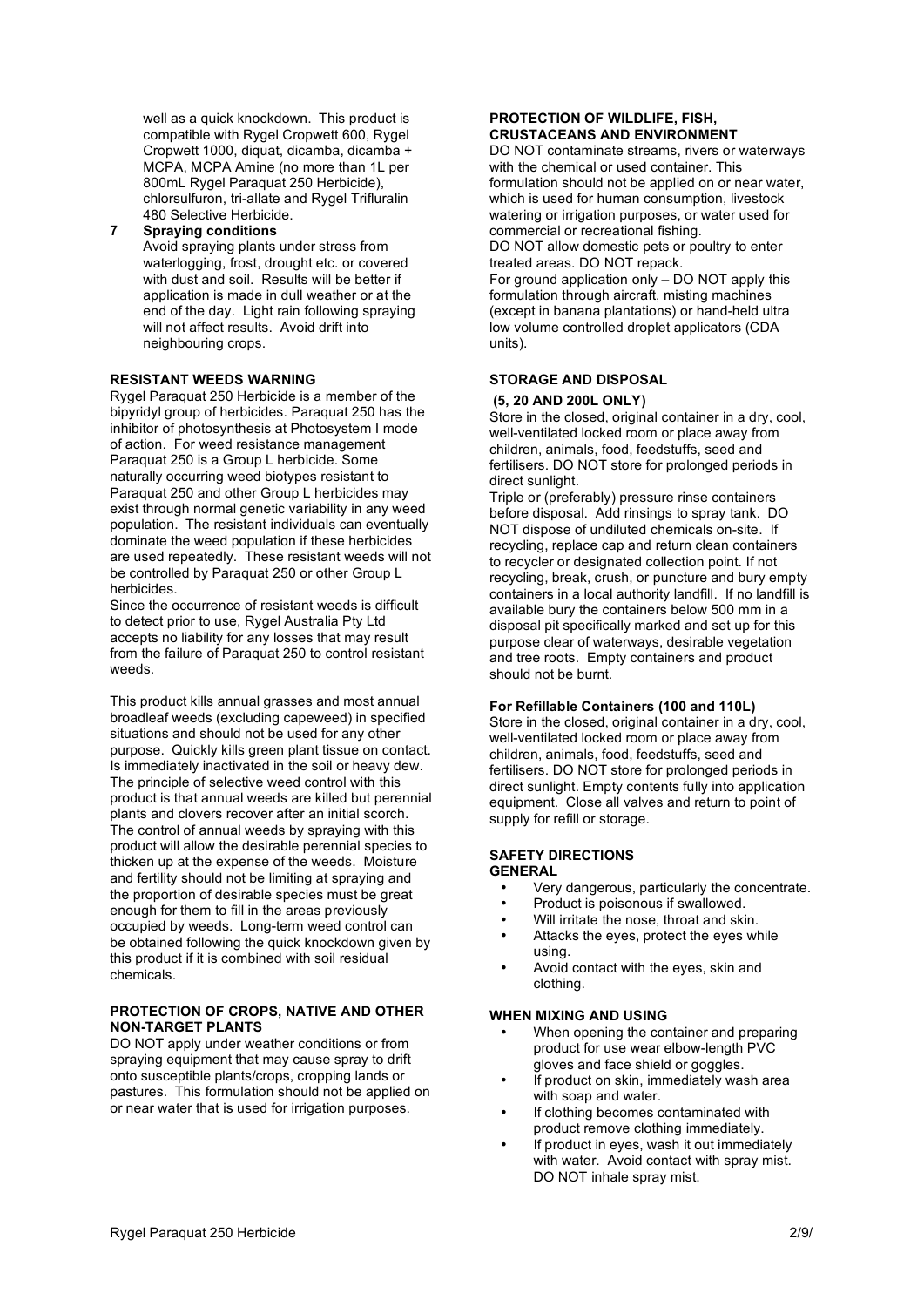#### **AFTER USE**

- After use and before eating, drinking or smoking, wash hands, arms and face thoroughly with soap and water.
- After each day's use, wash gloves and face shield or goggles and contaminated clothing.

#### **SPRAY APPLICATION**

- Do not work in spray mist.
- Do not continue to use if skin irritation or nose bleed occurs. This may be caused by exposure to spray mist as the result of incorrect use of equipment or adverse climatic conditions. Stop and review handling and spraying techniques before further spraying. If symptoms persist seek medical advice.
- When using misting machines for weed control in banana plantations, cut back to run at half throttle, thus preventing the production of fine droplets, the inhalation of which may be dangerous.
- When using misting machines in banana plantations or where there is a risk of exposure to spray mist, wear waterproof footwear and waterproof protective clothing, impervious gauntlet length gloves (rubber or PVC), goggles and a face mask and respirator covering nose and mouth and capable of filtering spray droplets. A high efficiency type particulate respirator is recommended but in any event use a respirator that complies with the requirements of AS1716 (Standards Association of Australia). Further advice on safety equipment should be obtained from a safety equipment manufacturer.
- Avoid contacting vegetation wet with spray but if necessary to do so wear waterproof footwear and waterproof protective clothing and gloves.

#### **FIRST AID**

If poisoning occurs get to a doctor or hospital quickly. If in eyes, hold eyes open, flood with water for at least 15 minutes and see a doctor. **Note to Physicians**: For additional advice on the treatment of paraquat poisoning please consult the booklet 'The Treatment of Paraquat Poisoning, A Guide for Doctors'.

#### **MATERIAL SAFETY DATA SHEET**

Additional information is listed in the Material Safety Data Sheet that can be obtained from the supplier.

#### **CONDITIONS OF SALE**

The use of Rygel Paraquat 250 Herbicide being beyond the control of the manufacturer, no warranty expressed or implied is given by Rygel Australia Pty Ltd regarding its suitability, fitness or efficiency for any purpose for which it is used by the buyer, whether in accordance with the directions or not and Rygel Australia Pty Ltd accepts with no responsibility for any consequences whatsoever resulting from the use of this product.

#### **In an Emergency Dial 000 Police or Fire Brigade**

|                    | <b>BIPYRIDILIUM</b> |
|--------------------|---------------------|
| <b>UN No. 3016</b> | PESTICIDE.          |
|                    | LIQUID, TOXIC,      |
|                    | (contains paraquat) |
| PG III             | HAZCHEM 2 X         |
|                    |                     |

**Toxic 6**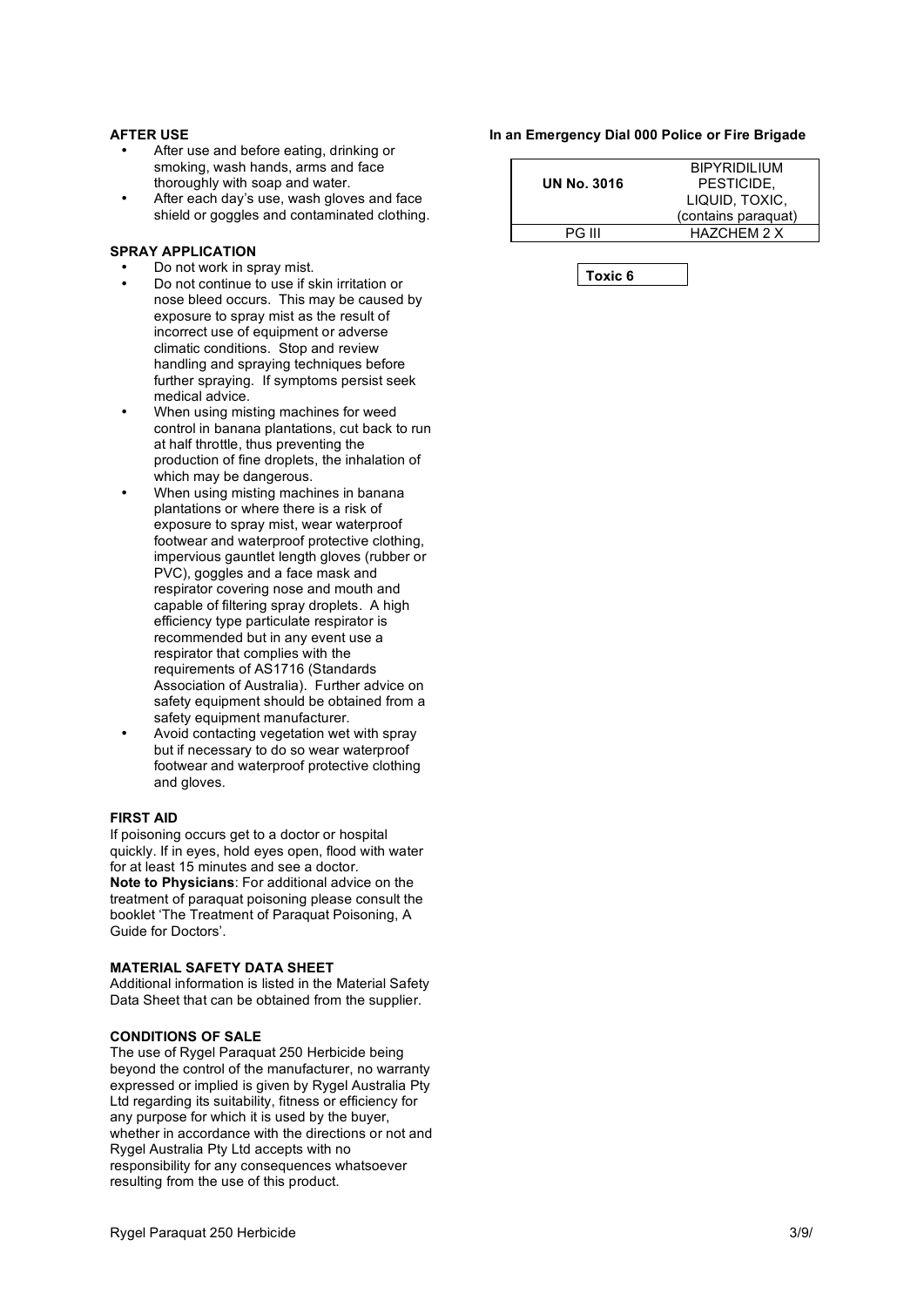#### **DIRECTIONS FOR USE RESTRAINTS**

**Do NOT** add wetter unless spraying at high volume. Where Rygel Paraquat 250 is mixed with water at less than 400mL/100L of water, add 100mL Cropwett 600 or 60mL Cropwett 1000 per 100L of spray. **Do NOT** spray plants that are waterlogged, under stress of any kind or covered with soil or dust.

**Do NOT** spray plants covered with heavy dew, but rain following spraying will not affect results.

**Do NOT** sow or cultivate for 1 hour after spraying but operations should commence within 7 days.

**For ground application only** – do not use through aircraft, misting machines (except in banana plantations) or hand-held ultra low volume controlled droplet applications (CDA units).

| Crop Use or<br><b>Situation</b>                                                                                                                                | <b>Weeds Controlled</b>                                                                                                                                                       | <b>State</b>                                                                                                                     | Rate/ha                                                                      | <b>Critical Comments</b>                                                                                                                                                                                                                                                                                                                                                                                                                                                                                                                                                                                                                                                                                                                                                                                                                                                                                 |
|----------------------------------------------------------------------------------------------------------------------------------------------------------------|-------------------------------------------------------------------------------------------------------------------------------------------------------------------------------|----------------------------------------------------------------------------------------------------------------------------------|------------------------------------------------------------------------------|----------------------------------------------------------------------------------------------------------------------------------------------------------------------------------------------------------------------------------------------------------------------------------------------------------------------------------------------------------------------------------------------------------------------------------------------------------------------------------------------------------------------------------------------------------------------------------------------------------------------------------------------------------------------------------------------------------------------------------------------------------------------------------------------------------------------------------------------------------------------------------------------------------|
| Aid to<br><b>Cultivation to</b><br>minimise<br>cultivation and<br>prepare a clean<br>bed for sowing.                                                           | Annual grass and<br>broadleaf weed<br>control.<br>Early autumn sowing.<br>Winter, spring and<br>early summer sowing.<br>Wild oats at 2-5 leaf<br>stage in autumn /<br>winter. | Qld,<br>NSW,<br>Vic,<br>SA,<br>Tas,<br>NT,<br><b>ACT</b><br>only<br>Qld,<br>Vic,<br>SA,<br>Tas,<br>NT only<br>NSW,<br><b>ACT</b> | 1.2 to 1.6L<br>$(a)$ see<br>below<br>1.6 to 2.4L<br>600 to<br>800mL<br>600mL | Where cultivation follows spraying, it may<br>commence one hour after spraying but should<br>be completed within 7 days. Where heavy<br>weed growth is present at spraying a better<br>seedbed will result if cultivation is delayed 3-5<br>days.<br>Use the higher rates for dense, more mature<br>weed stands. Wild oats must have at least two<br>leaves. Where diquat is used the lower Rygel<br>Paraquat 250 rate should be sufficient to<br>control dense mature weeds.<br>Pasture: Remains of old pasture should be<br>reduced by continuous heavy grazing.<br>Remove stock 3-5 days before spraying to<br>allow to freshen up.                                                                                                                                                                                                                                                                   |
| <b>Rice</b>                                                                                                                                                    | Annual grass and                                                                                                                                                              | only<br>Qld,                                                                                                                     | 1.6L                                                                         | Pre-sowing.                                                                                                                                                                                                                                                                                                                                                                                                                                                                                                                                                                                                                                                                                                                                                                                                                                                                                              |
|                                                                                                                                                                | broadleaf weed<br>control.                                                                                                                                                    | NSW,<br>NT only                                                                                                                  | 800mL                                                                        | Post- sowing, pre-crop emergence.                                                                                                                                                                                                                                                                                                                                                                                                                                                                                                                                                                                                                                                                                                                                                                                                                                                                        |
| Wild Oat control<br>in Spring Fallows                                                                                                                          | Wild oats at 2 to 5<br>leaf stage.                                                                                                                                            | Qld,<br>NSW,<br>NT,<br><b>ACT</b><br>only                                                                                        | 1.2 to 2L                                                                    | Use higher rate for summer growth. Avoid<br>spraying under hot, dry conditions. Best<br>results will be obtained when spraying is<br>carried out in the late evening.                                                                                                                                                                                                                                                                                                                                                                                                                                                                                                                                                                                                                                                                                                                                    |
| Kikuyu /<br>Paspalum<br>Pasture                                                                                                                                | To suppress growth<br>to oversow winter<br>seed.                                                                                                                              | Qld,<br>NSW,<br><b>ACT</b><br>only                                                                                               | 1.6 or 2.4L                                                                  | Use the high rate for February spraying and<br>the low rate in March.                                                                                                                                                                                                                                                                                                                                                                                                                                                                                                                                                                                                                                                                                                                                                                                                                                    |
| <b>Selective Weed</b><br><b>Control Autumn</b><br>/ early Winter<br>- annual and<br>perennial clover                                                           | Annual grass and<br>some broadleaf weed<br>control except<br>Paterson's Curse,<br>Sorrel, Dock,<br>Shepherd's Purse                                                           | $\overline{All}$<br><b>States</b>                                                                                                | 600mL to<br>1.2L<br>1.2 to 1.6L<br>$(a)$ see<br>below                        | Use the higher rates for dense weed stands.                                                                                                                                                                                                                                                                                                                                                                                                                                                                                                                                                                                                                                                                                                                                                                                                                                                              |
| Late winter/<br>early spring<br>- Annual clovers<br>- Perennial<br>clovers<br>- Cocksfoot<br>- Perennial<br>ryegrass<br>- Phalaris<br>- Demeter fescue<br>only | and some thistles.<br>For control of these<br>weeds alternative<br>methods such as the<br>spray-graze<br>technique with 2, 4-D<br>or MCPA should be<br>considered.            | Qld,<br>NSW,<br>Vic,<br>SA,<br>Tas,<br>NT,<br><b>ACT</b><br>only                                                                 | 1.6 to 2.4L<br>$(a)$ see<br>below                                            | Use the higher rate in winter/early spring when<br>barley grass is present.<br><b>All applications:</b><br>Graze pastures continuously after the<br>seasonal break to a height of 2-4 cm. Remove<br>stock 2-3 days before spraying to allow weeds<br>to freshen up. Do not apply until clover has<br>reached the 6 leaf stage. Do not spray<br>clovers, which are affected by insect attack,<br>disease or moisture stress. Do not use on<br>clover pastures growing in water repellent<br>sands or other situations subject to moisture<br>stress at or immediately following treatment.<br>Poor recovery of the clover will result.<br>Mixed pastures will be scorched initially but<br>should show good recovery and beneficial<br>changes in composition following spring rainfall<br>and growth.<br>Use the lower rate for cocksfoot and perennial<br>ryegrass and the higher rate for Phalaris and |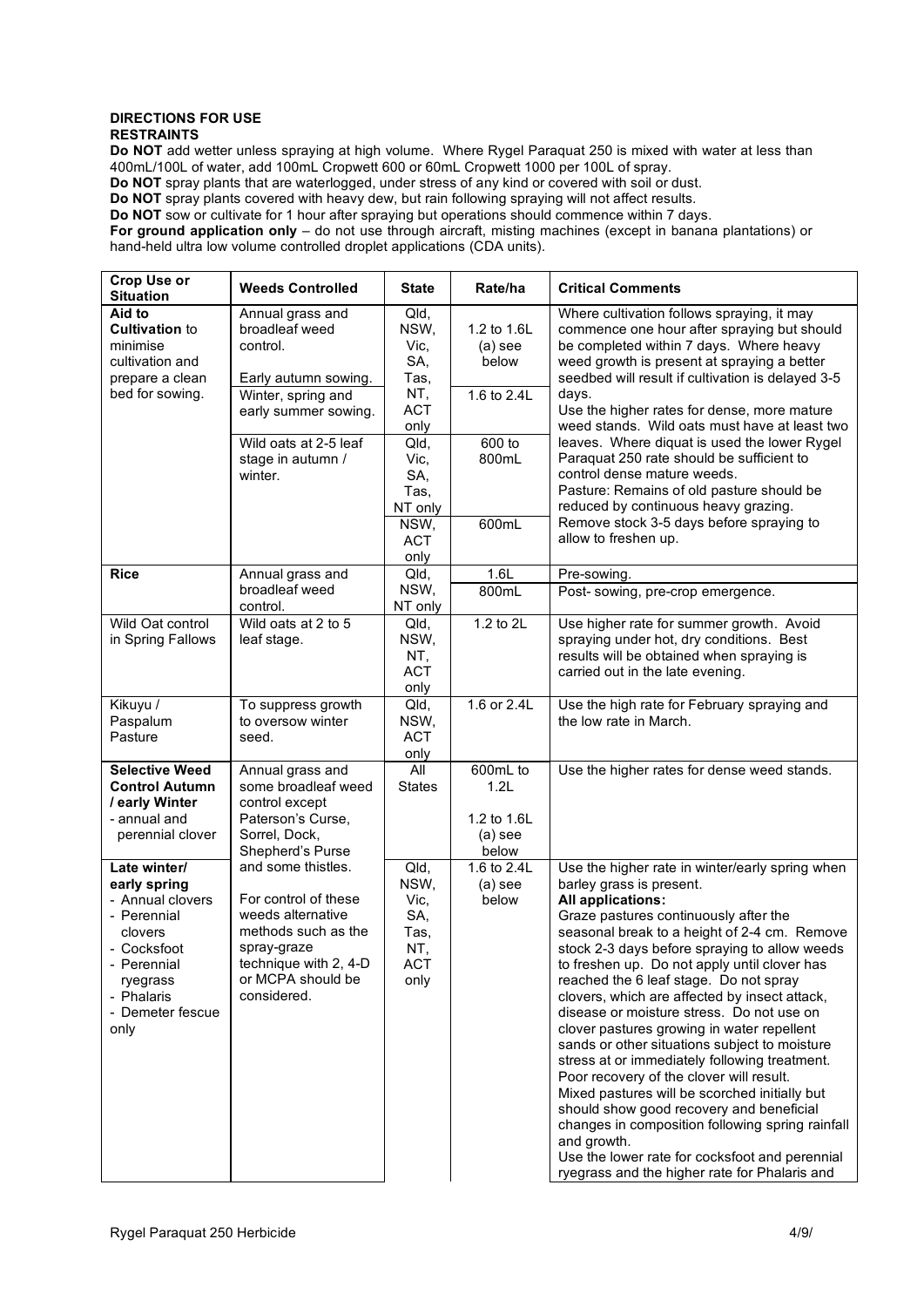| <b>Crop Use or</b><br><b>Situation</b>                                                                                     | <b>Weeds Controlled</b>                      | <b>State</b>                                                                | Rate/ha                                                         | <b>Critical Comments</b>                                                                                                                                                                                                                                                                                                                                                                                                                                                                                                                                                                                                                                                                                                                                                                                                                                                                                                                                                                                                |
|----------------------------------------------------------------------------------------------------------------------------|----------------------------------------------|-----------------------------------------------------------------------------|-----------------------------------------------------------------|-------------------------------------------------------------------------------------------------------------------------------------------------------------------------------------------------------------------------------------------------------------------------------------------------------------------------------------------------------------------------------------------------------------------------------------------------------------------------------------------------------------------------------------------------------------------------------------------------------------------------------------------------------------------------------------------------------------------------------------------------------------------------------------------------------------------------------------------------------------------------------------------------------------------------------------------------------------------------------------------------------------------------|
|                                                                                                                            |                                              |                                                                             |                                                                 | Demeter fescue. The perennial grasses must<br>be at least 12 months old at spraying.<br>DO NOT APPLY TO MEDICS                                                                                                                                                                                                                                                                                                                                                                                                                                                                                                                                                                                                                                                                                                                                                                                                                                                                                                          |
|                                                                                                                            | Yorkshire Fog Grass                          |                                                                             | 1.2L                                                            | Apply in early spring to reduce Yorkshire Fog<br>Grass component and increase the cover and<br>desirable grass component. Mixed pastures<br>will be scorched initially but should show good<br>recovery and beneficial changes in<br>composition following spring rainfall and<br>growth. In lower rainfall areas application in<br>mid to late winter may be almost as effective<br>but allow sufficient time for pasture and Fog<br>grass recovery before spraying. Apply in spray<br>volumes of 100 to 250L/ha, the latter for dense<br>or tall ungrazed pastures. Add 200mL<br>Cropwett 600 or 120mL Cropwett 1000 per<br>100L.                                                                                                                                                                                                                                                                                                                                                                                     |
| Lucerne<br>Autumn/ early<br>winter                                                                                         | Annual grass and<br>some broadleaf<br>weeds. | Qld,<br>Vic,<br>SA,<br>WA,<br>Tas,<br>NT only                               | 1.2 to 1.6L<br>$(a)$ see<br>below                               | Use the higher rates for dense weed stands.<br>Do not spray Lucerne stands under 12 months<br>old. For residual weed control or if Paterson's<br>Curse, Shepherd's Purse and some other<br>broadleaf weeds are present add diuron<br>(900g/kg) at 1.1 kg or 1.9 kg.                                                                                                                                                                                                                                                                                                                                                                                                                                                                                                                                                                                                                                                                                                                                                     |
|                                                                                                                            |                                              | <b>NSW</b><br>only                                                          | 1.2L                                                            | If mintweed is present is present use atrazine<br>(900g/kg) at 600g/ha.                                                                                                                                                                                                                                                                                                                                                                                                                                                                                                                                                                                                                                                                                                                                                                                                                                                                                                                                                 |
| Lucerne<br>Late winter/early<br>spring                                                                                     | Annual grass and<br>some broadleaf<br>weeds. | Qld,<br>Vic,<br>SA,<br>WA,<br>Tas,<br>NT only<br>NSW,<br><b>ACT</b><br>only | 1.6 to 2.4L<br>$(a)$ see<br>below<br>1.2L<br>$(a)$ see<br>below | WARNING - In certain areas, an uncommon<br>species of barley grass (H. glaucum - common<br>species of barley grass is H. leporinum)<br>resistant to paraquat based products has<br>become established. It may regrow after an<br>initial scorch by Rygel Paraquat 250. Where<br>this problem is suspected use fluazifop-p for<br>grass weed control. If Rygel Paraquat 250 has<br>been applied use fluazifop-p at 1L/ha after<br>regrowth but before heading.                                                                                                                                                                                                                                                                                                                                                                                                                                                                                                                                                           |
| <b>Perennial Grass</b><br><b>Seed Crops</b><br>Cocksfoot,<br>perennial<br>ryegrass, Phalaris<br>and Demeter<br>Fescue only | Annual grass and<br>some broadleaf<br>weeds. | All<br><b>States</b>                                                        | 600mL to<br>1.2L<br>$(a)$ see<br>below                          | Use the low rate for Cocksfoot and perennial<br>ryegrass and the higher rate for Phalaris and<br>Demeter Fescue.<br>Spray about 4 weeks after a full weed<br>germination following the autumn break. The<br>perennial grasses must be at least 12 months<br>old at spraying.                                                                                                                                                                                                                                                                                                                                                                                                                                                                                                                                                                                                                                                                                                                                            |
| Spray topping to<br>reduce seed set<br>Chickpeas<br>Faba beans<br>Field peas<br>Lentils<br>Lupins<br>Vetch                 | Annual ryegrass                              | NSW,<br>Vic,<br>SA,<br>WA,<br><b>ACT</b><br>only                            | 400mL or<br>800mL                                               | As an aid in managing annual ryegrass<br>resistance. For use on escapes from a<br>previous herbicide application in the current<br>crop.<br>Spray the crop when the ryegrass is at the<br>optimum stage, that is when the last ryegrass<br>seed heads at the bottom of the plant have<br>emerged and the majority are at or just past<br>flowering (with anthers present or glumes<br>open) but before having off is evident - usually<br>October to November. Use of the higher rate<br>in these crops is usually more reliable and<br>gives a greater reduction in seed set.<br>Reduction in crop yield may occur especially if<br>the crop is less advanced relative to the<br>ryegrass that is if crops have a majority of<br>green immature pods. The higher rate may<br>also increase any yield reduction. In practice<br>crop losses in excess of 25% may occur.<br>Apply by ground boom only in 50-100L/ha.<br>Spray with a calibrated boom spray raised to<br>give double overlap at the level of the ryegrass |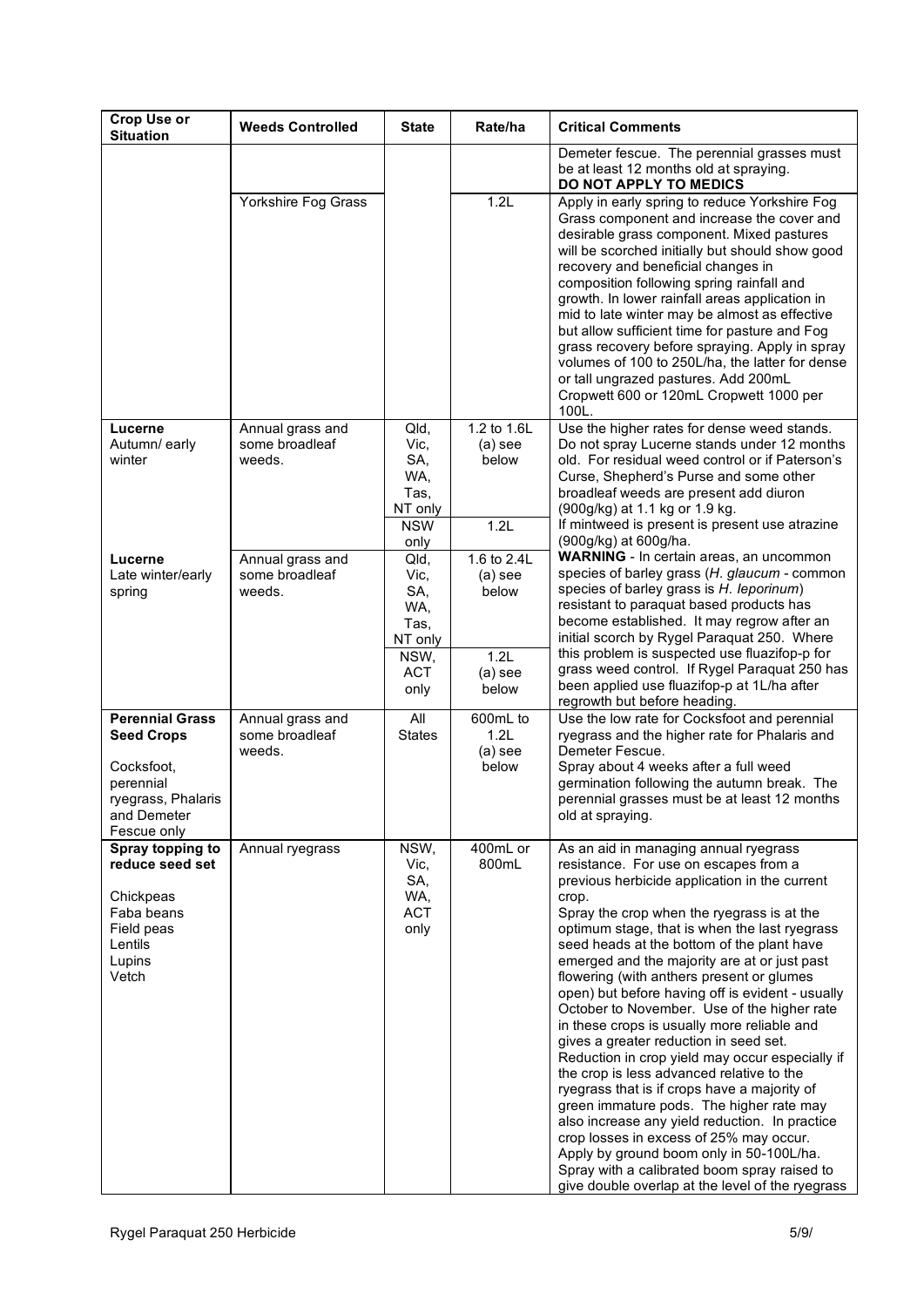| Crop Use or<br><b>Situation</b>                     | <b>Weeds Controlled</b>                                                 | <b>State</b>                      | Rate/ha                                                                                                  | <b>Critical Comments</b>                                                                                                                                                                                                                                                                                                                                                                                                                                                                                                                                                                                                                                                                                                                                                                                                                                                                                                                                                                                                                                                                                                                         |
|-----------------------------------------------------|-------------------------------------------------------------------------|-----------------------------------|----------------------------------------------------------------------------------------------------------|--------------------------------------------------------------------------------------------------------------------------------------------------------------------------------------------------------------------------------------------------------------------------------------------------------------------------------------------------------------------------------------------------------------------------------------------------------------------------------------------------------------------------------------------------------------------------------------------------------------------------------------------------------------------------------------------------------------------------------------------------------------------------------------------------------------------------------------------------------------------------------------------------------------------------------------------------------------------------------------------------------------------------------------------------------------------------------------------------------------------------------------------------|
|                                                     |                                                                         |                                   |                                                                                                          | seed heads. Pressures of 250-350 kPa and<br>use of 110015 or 02 nozzles or equivalent will<br>aid coverage.                                                                                                                                                                                                                                                                                                                                                                                                                                                                                                                                                                                                                                                                                                                                                                                                                                                                                                                                                                                                                                      |
| Spray topping to<br>reduce seed set<br>Pastures     | Grasses generally<br>(particularly annual<br>ryegrass).<br>Barley grass | All<br><b>States</b>              | 400mL                                                                                                    | Heavily graze paddocks during spring flush to<br>encourage even head development. Remove<br>stock 2-3 weeks before the anticipated<br>maturity date of the target species. However,<br>if this is not feasible through lack of stock it is<br>preferable to allow the pasture to mature<br>ungrazed. Delay spraying until the last seed-<br>heads at the bottom of the plant have emerged<br>and initial signs of haying off appear. Spray<br>with a calibrated boom spray raised to give<br>double overlap at the level of the seed heads.<br>Manage paddocks as above. Spray after head<br>emergence but when all seed heads are green<br>and there is no sign of haying off. Inspect<br>paddocks before returning stock. Provided<br>spraying was carried out before hardening<br>seeds are present harrow to knock seed from<br>the heads. Do not introduce lambs into<br>paddock until safe from risk of seed injury.<br>If seasonal conditions favour regeneration,<br>stock should be returned to selectively graze<br>new shoots. Spray with a calibrated boom<br>spray raised to give double overlap at the level<br>of the seed heads. |
|                                                     | Saffron thistle                                                         | NSW,<br>SA,<br><b>ACT</b><br>only |                                                                                                          | Spray after the plant begins to run to head until<br>flowering.                                                                                                                                                                                                                                                                                                                                                                                                                                                                                                                                                                                                                                                                                                                                                                                                                                                                                                                                                                                                                                                                                  |
| <b>Prevention of</b><br>annual ryegrass<br>toxicity | Spray top - graze to<br>destroy seed heads.                             | <b>WA</b><br>only                 | 400mL                                                                                                    | Grazing management as for spray topping<br>above. Remove stock 3-4 weeks before<br>anticipated maturity date. Spray must be<br>applied within 10 days after emergence of the<br>first ryegrass seed heads.<br>To ensure adequate control of toxin<br>development, heavy continuous grazing is<br>essential from 1 day after spraying until the<br>pasture has completely hayed off.<br>The required stocking rate will vary but must<br>be sufficient to keep all regrowth after spraying<br>completely eaten off to prevent further growth<br>producing new seed heads, which could<br>become toxic.                                                                                                                                                                                                                                                                                                                                                                                                                                                                                                                                            |
| <b>Hay Freezing</b>                                 | Maximum retention of<br>protein in standing<br>dry feed.                | All<br><b>States</b>              | 800mL                                                                                                    | Graze paddocks as for spray topping above.<br>Remove 3-4 weeks before the anticipated<br>maturity date. Apply prior to commencement<br>of haying off regardless of the grass species<br>involved.<br>Spray with a calibrated boom spray raised to<br>give double overlap at the level of the seed<br>heads.                                                                                                                                                                                                                                                                                                                                                                                                                                                                                                                                                                                                                                                                                                                                                                                                                                      |
| <b>General Weed</b><br>control<br>Hops              | Annual grasses                                                          | Vic,<br>Tas,<br>only              | 1.2 to 1.6L*<br>plus 1.1<br>kg/ha<br>simazine<br>(900q/kg)<br>and/or<br>750mL to<br>$1.4$ L/ha<br>diquat | Apply as a directed inter-row spray prior to<br>crop emergence from winter dormancy, using<br>a minimum of 250L/ha spray volume to ensure<br>good and even coverage of weeds.                                                                                                                                                                                                                                                                                                                                                                                                                                                                                                                                                                                                                                                                                                                                                                                                                                                                                                                                                                    |
| <b>Orchards</b><br>(including                       | Annual weed control                                                     | Qld,<br>Vic,                      | 1.6 to 3.2 L<br>per sprayed                                                                              | Spray as necessary for control of annual<br>weeds. Avoid contacting crop foliage. In                                                                                                                                                                                                                                                                                                                                                                                                                                                                                                                                                                                                                                                                                                                                                                                                                                                                                                                                                                                                                                                             |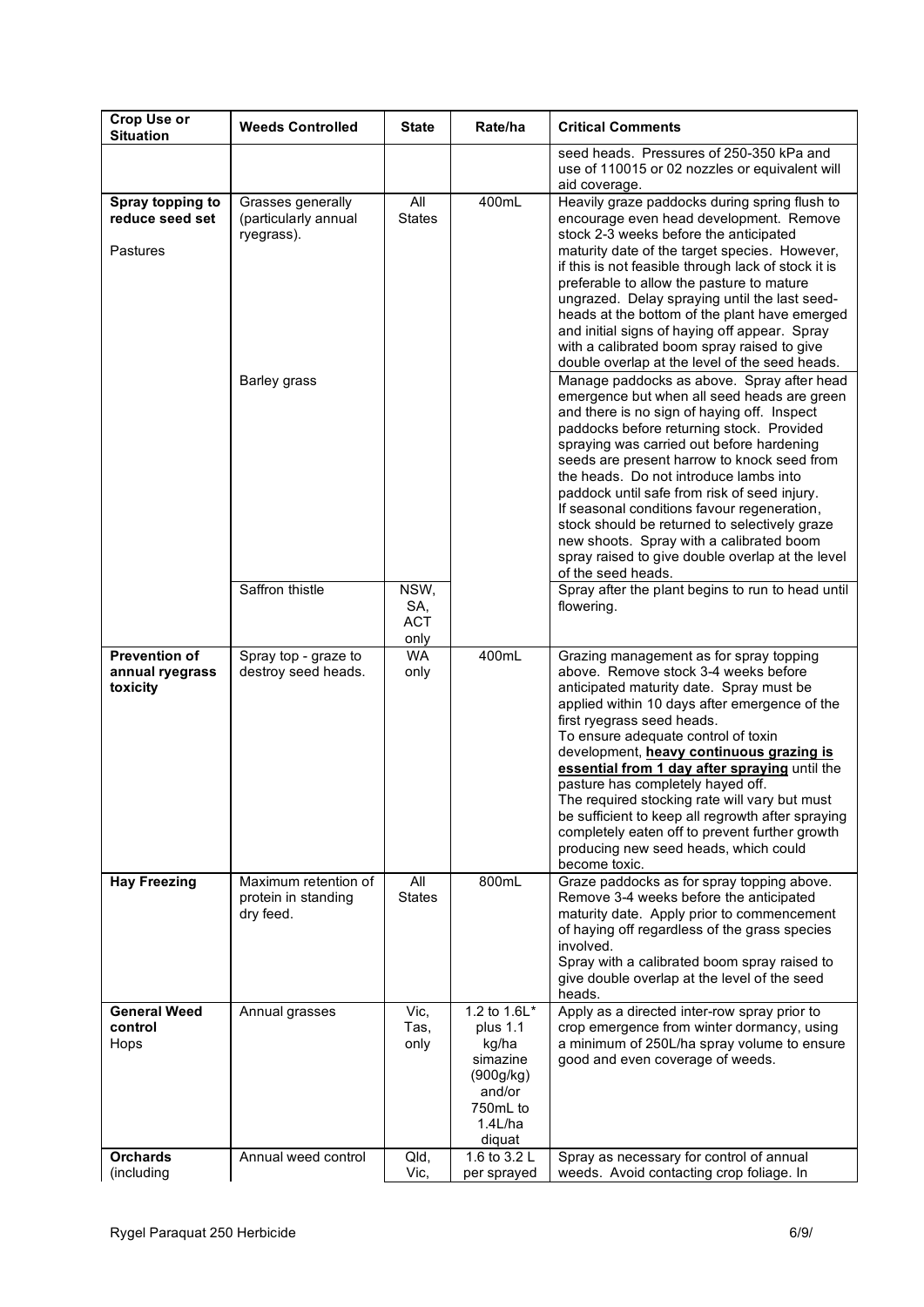| <b>Crop Use or</b><br><b>Situation</b>                       | <b>Weeds Controlled</b>                                                                                                                                                                                                                                                                                        | <b>State</b>                                        | Rate/ha                                                                                                                                                                                   | <b>Critical Comments</b>                                                                                                                                                                                                                                                                                                                                                                                                                                                                                                                                                                                                                                                                                                                                                                                                                                                                                                                                                                                                                                                                               |
|--------------------------------------------------------------|----------------------------------------------------------------------------------------------------------------------------------------------------------------------------------------------------------------------------------------------------------------------------------------------------------------|-----------------------------------------------------|-------------------------------------------------------------------------------------------------------------------------------------------------------------------------------------------|--------------------------------------------------------------------------------------------------------------------------------------------------------------------------------------------------------------------------------------------------------------------------------------------------------------------------------------------------------------------------------------------------------------------------------------------------------------------------------------------------------------------------------------------------------------------------------------------------------------------------------------------------------------------------------------------------------------------------------------------------------------------------------------------------------------------------------------------------------------------------------------------------------------------------------------------------------------------------------------------------------------------------------------------------------------------------------------------------------|
| bananas)<br>Vineyards                                        |                                                                                                                                                                                                                                                                                                                | SA,<br>WA,<br>Tas,<br>NT only<br><b>NSW</b><br>only | ha<br>$a)$ (b) see<br>below<br>160 to<br>320mL per<br>100L (see<br>Critical<br>Comment re<br>water<br>volume)<br>$a)$ (b) see<br>below<br>1.7L per<br>sprayed ha<br>$a)$ (b) see<br>below | bananas apply soon after weed emergence<br>and before weeds reach 15 cm in height. Use<br>spraying pressure less than 240kPa. Avoid<br>chemical contact with roots and peepers near<br>the pseudo stem. Repeat sprays as required.<br>Rygel Paraquat 250 will not harm trees or<br>vines with mature brown bark if this alone is<br>sprayed. Use the higher rate for dense weed<br>growth.<br>If fat hen Chenopodium album or Portulaca<br>spp. are present and Rygel Paraquat 250 rate<br>is less than the ratio 800mL/100L add 200mL<br>Rygel Cropwett 600 or 120mL Rygel Cropwett<br>1000 per 100L of spray mix.<br>Note: Spot spray rate assumes 1000L/ha. For<br>lower water volumes increase dilution rate as<br>below:<br>Water Volume 250L/ha: use 640 to<br>1280mL/100L<br>Water Volume 500L/ha: use 320 to<br>640mL/100L<br>Water Volume 750L/ha: use 210 to<br>430mL/100L<br>OR Measure how much spray is required to<br>cover an area of 100 square metres using your<br>normal application volume. Your dilution rate is<br>16 to 32mL of Rygel paraquat 250 Herbicide in<br>this volume. |
| <b>Peanuts</b><br>Post-emergence<br>(in-crop)                | Datura spp.<br>$(2-4$ leaf)<br>Annual ground cherry<br>$(2-3$ leaf)<br>Apple-of-Peru (2-4<br>leaf)<br>Milkweed (2-3 leaf)<br>Stagger weed (2-3<br>leaf)<br>Blue heliotrope (2-3<br>leaf)<br>Wandering Jew (2-3<br>leaf)<br>Anoda weed (2-4<br>leaf)<br>Bellvine (2-3 leaf)<br>Common morning<br>glory (2 leaf) | Qld, NT<br>only                                     | 400mL<br>600mL<br>800mL<br>1L                                                                                                                                                             | Spray peanuts up to 7-8 leaf stage but before<br>majority of plants flowering. Foliage will be<br>scorched following application but plants<br>recover rapidly. Apply in 200-250L/ha for<br>thorough coverage of weed foliage. A dense<br>canopy of weeds may reduce weed control<br>due to shielding. Add 100mL Rygel Cropwett<br>600 or 60mL Rygel Cropwett 1000 per 100L of<br>spray mix.<br>Do not spray on peanuts under extremely hot<br>dry conditions when peanuts are very small. In<br>environments such as Far North Queensland<br>use the lower rates in the range.                                                                                                                                                                                                                                                                                                                                                                                                                                                                                                                        |
| <b>Potatoes</b>                                              | General weed control<br>$(in-crop)$<br>Pre-harvest weed<br>control                                                                                                                                                                                                                                             | All<br><b>States</b>                                | 1.2 to 1.6L<br>$(a)$ see<br>below<br>2.8L<br>$(a)$ see<br>below                                                                                                                           | Spray at early crop emergence (no later than<br>25% emergence of potato shoots). Use the<br>higher rate for dense weed growth.<br>Spray about one week before digging and after<br>tops have died down.                                                                                                                                                                                                                                                                                                                                                                                                                                                                                                                                                                                                                                                                                                                                                                                                                                                                                                |
| Row Crops,<br><b>Vegetables and</b><br><b>Market Gardens</b> | Pre-planting and pre-<br>crop emergence<br>Post-emergence                                                                                                                                                                                                                                                      | All<br><b>States</b>                                | 1.2 to 1.6L<br>or<br>200mL/100L<br>$a)$ (b) see<br>below<br>1.2 to 1.6L                                                                                                                   | To control weeds in seedbeds. Treat no less<br>than three days before sowing or before crop<br>emergence. Use the lower rate for early<br>autumn applications.<br>Apply after crop seedlings have emerged or                                                                                                                                                                                                                                                                                                                                                                                                                                                                                                                                                                                                                                                                                                                                                                                                                                                                                           |
|                                                              | inter-row weed<br>control<br>Seedling weeds                                                                                                                                                                                                                                                                    |                                                     | or 200mL/<br>100L<br>$(a)$ (b) see<br>below                                                                                                                                               | when transplanted crops are established.<br>Direct the spray so that it does not touch the<br>crop. Use shielded nozzles.<br>Seedling weeds - use the lower rate for early                                                                                                                                                                                                                                                                                                                                                                                                                                                                                                                                                                                                                                                                                                                                                                                                                                                                                                                             |
|                                                              |                                                                                                                                                                                                                                                                                                                |                                                     |                                                                                                                                                                                           | autumn applications.                                                                                                                                                                                                                                                                                                                                                                                                                                                                                                                                                                                                                                                                                                                                                                                                                                                                                                                                                                                                                                                                                   |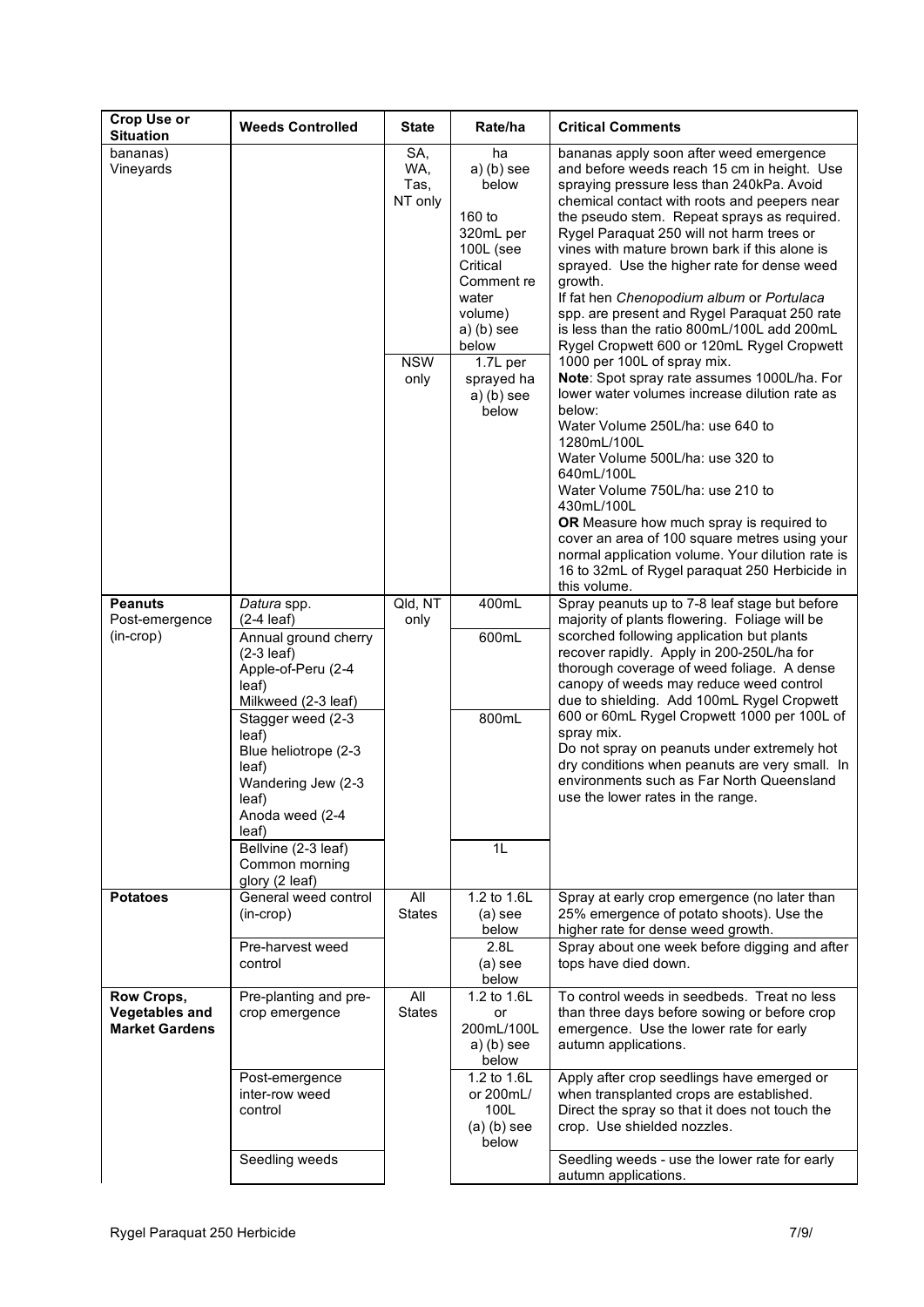| <b>Crop Use or</b><br><b>Situation</b>                              | <b>Weeds Controlled</b>                                                           | <b>State</b>         | Rate/ha                                                                                                                                                        | <b>Critical Comments</b>                                                                                                                                                                                                                                                                                                                                                        |
|---------------------------------------------------------------------|-----------------------------------------------------------------------------------|----------------------|----------------------------------------------------------------------------------------------------------------------------------------------------------------|---------------------------------------------------------------------------------------------------------------------------------------------------------------------------------------------------------------------------------------------------------------------------------------------------------------------------------------------------------------------------------|
|                                                                     | Older weeds                                                                       |                      | $2.4L$ or<br>400mL/100L                                                                                                                                        | More mature stages of weed growth.                                                                                                                                                                                                                                                                                                                                              |
| Non-Agricultural<br>situations,<br>around sheds.<br>roadways, paths | Annual weed control                                                               | All<br><b>States</b> | 1.6 to 4 L/ha<br>or<br>200mL/100L<br>$(a)$ (b) see<br>helow                                                                                                    | Spray to thoroughly wet weed growth. Rygel<br>Paraquat 250 can be combined with soil<br>residual herbicides diuron (900q/kq), simazine<br>(900g/kg) or atrazine (900g/kg) to give rapid<br>knockdown and prolonged weed control. Use<br>the higher rate for dense weed growth.                                                                                                  |
|                                                                     | Columbus grass                                                                    | <b>NSW</b><br>only   | Spot<br>spraying<br>160mL/100L<br>plus 1L<br>flupropanate<br>(745g/L)<br><b>Boomspray</b><br>$2.3$ to<br>4.5L/ha plus<br>12 to 22L<br>flupropanate<br>(745g/L) |                                                                                                                                                                                                                                                                                                                                                                                 |
| <b>Firebreaks</b>                                                   | Knock down weed<br>growth to eliminate<br>fire hazard or assist<br>firebreak burn | All<br><b>States</b> | 1.6 to $4L$                                                                                                                                                    | Apply mid-winter to early summer.<br>Use the higher rate for dense weed growth.<br>After desiccation is complete the sprayed area<br>may be burnt (normally 7-10 days after<br>spraying).<br>Paraquat 250 can be combined with soil<br>residual herbicides atrazine (900g/kg), diuron<br>(900g/kg) or simazine (900g/kg) to give rapid<br>knockdown and prolonged weed control. |

| Crop                        | Weeds                                                                                              | Growth<br><b>Stage</b> | Rate/ha                                                              | <b>State</b>            | <b>Critical Comments</b>                                                                                                                                                                                                                                                                                                                                                                                                                                                                                                                                                                                                                                                                                             |
|-----------------------------|----------------------------------------------------------------------------------------------------|------------------------|----------------------------------------------------------------------|-------------------------|----------------------------------------------------------------------------------------------------------------------------------------------------------------------------------------------------------------------------------------------------------------------------------------------------------------------------------------------------------------------------------------------------------------------------------------------------------------------------------------------------------------------------------------------------------------------------------------------------------------------------------------------------------------------------------------------------------------------|
| Sugar<br>Cane<br>(Plant and | Grass and some<br>broadleaf weeds                                                                  | Up to 5 cm<br>high     | 1.2 to 1.6L<br>per<br>sprayed ha                                     | Qld,<br>NSW,<br>NT only | Apply as a broadcast spray over-the-top of<br>plant cane up to the 3-4 leaf stage or ratoon<br>cane up to 10cm high. Cane foliage will be                                                                                                                                                                                                                                                                                                                                                                                                                                                                                                                                                                            |
| ratoon)                     | Grass and some<br>broadleaf weeds<br>- enhancement<br>with diuron                                  | Up to 5 cm<br>high     | 1.2 to 1.6L<br>$+275g$ to<br>500 <sub>g</sub><br>diuron<br>(900g/kg) |                         | scorched but new leaves will appear in 7-10<br>days.<br>In plant cane between the 3 to 4 leaf stage<br>and the formation of the true stem use a<br>directed interspace spray. The Irvin spray<br>boom (or similar) equipment) is the most                                                                                                                                                                                                                                                                                                                                                                                                                                                                            |
|                             | Grass and some<br>broadleaf weeds<br>- enhancement<br>with diuron                                  | Up to 10 cm<br>high    | 1.2 to 1.6L<br>+ 1kg<br>diuron<br>(900g/kg)                          |                         | suitable equipment to avoid excessive drift<br>onto cane foliage while spraying up to the<br>cane bases of plant and ratoon cane. After<br>the formation of the true stem, which is<br>resistant to Rygel Paraquat 250, the sprayer                                                                                                                                                                                                                                                                                                                                                                                                                                                                                  |
|                             | Grass and some<br>broadleaf weeds<br>- enhancement<br>with diuron and<br>short residual<br>control | $> 10$ cm high         | $1.6L + 2.8$<br>to 3.9kg<br>diuron<br>(900g/kg)                      |                         | height can be raised to overlap the spray<br>pattern to give weed control in the stool. Use<br>the higher rate for dense more mature<br>weeds.<br>Rygel Paraquat 250 can be mixed with<br>atrazine (900g/kg) to give residual weed<br>control when used as a blanket or directed<br>spray (refer to atrazine label for specific<br>rates) It can be also mixed with diuron<br>(900g/kg) at 2.8 to 3.9kg/ha for residual<br>weed control.<br>To enhance activity of Rygel Paraquat 250<br>under favourable growing and in open sunny<br>conditions add diuron (900g/kg) at the rates<br>shown for weed size. Diuron (900g/kg) at<br>rates of up to 500g/ha can be blanket<br>sprayed. Use a directed spray for higher |